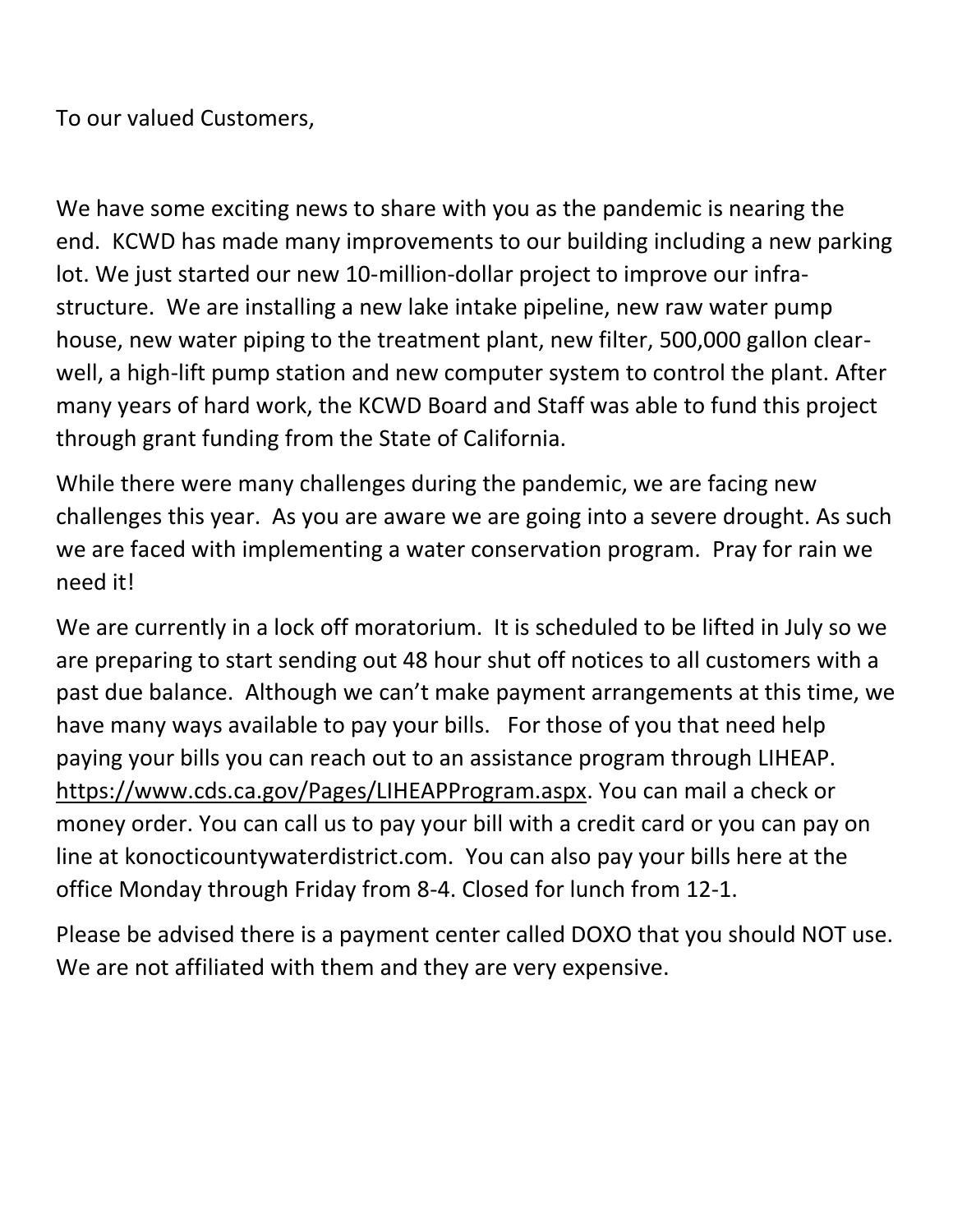A nuestros valiosos clientes,

¡Tenemos buenas noticias para compartir! Hemos comenzado a mejorar nuestra infraestructura con dinero concedido del estado. Recibimos diez millones dólares para esto uso. KCWD ha hecho mejoras a nuestro edificio e a nuestro estacionamiento, y estamos construyendo infraestructura nueva. Vamos a instalar un tubo de admisión de agua del lago, una nueva casita de la bomba de agua crudo, tubo nuevo para llevar el agua cruda a la planta de tratamiento, un filtrador nuevo, un clear-well de 500.000 galones, una estación de bomba de high-lift, y un sistema de computadora para controlar la planta.

Aunque había muchos obstáculos esto año pasado durante la pandemia, enfrentamos aún mas obstáculos en este ano que viene. No hay dudo que ya sabemos todos que estamos en sequía. A consecuencia, tenemos que implementar nuestro plan de conservar agua. Instamos firmemente a todos a que conserven lo más agua posible hasta que decimos que ya no es necesario.

Terminará en julio la moratoria del gobierno para proteger los que no podían pagar sus cuentas de agua durante la pandemia. Por eso, en julio vamos a mandar noticias a todos los que no han pagado sus cuentas. No podemos aceptar pagados parciales en esto tiempo. Nos puede mandar su pago por el correo con un cheque o money order. Tambien puede pagar con tarjeta de crédito por el teléfono o online a konocticountywaterdistric.com. Y además, puede pagar con tarjeta, dinero en efectivo, o por cheque en la oficina desde las ocho a las cuatro cada dia lunes a viernes. ¡No debes de usar el programa que se llama DOXO! Nosotros no nos estamos asociados con ellos.

Si occupas ayuda de pagar su cuenta, debes de aplicar por asistencia por el programa de LIHEAP a [https://www.cds.ca.gov/Pages/LIHEAPProgram.aspx.](https://www.cds.ca.gov/Pages/LIHEAPProgram.aspx)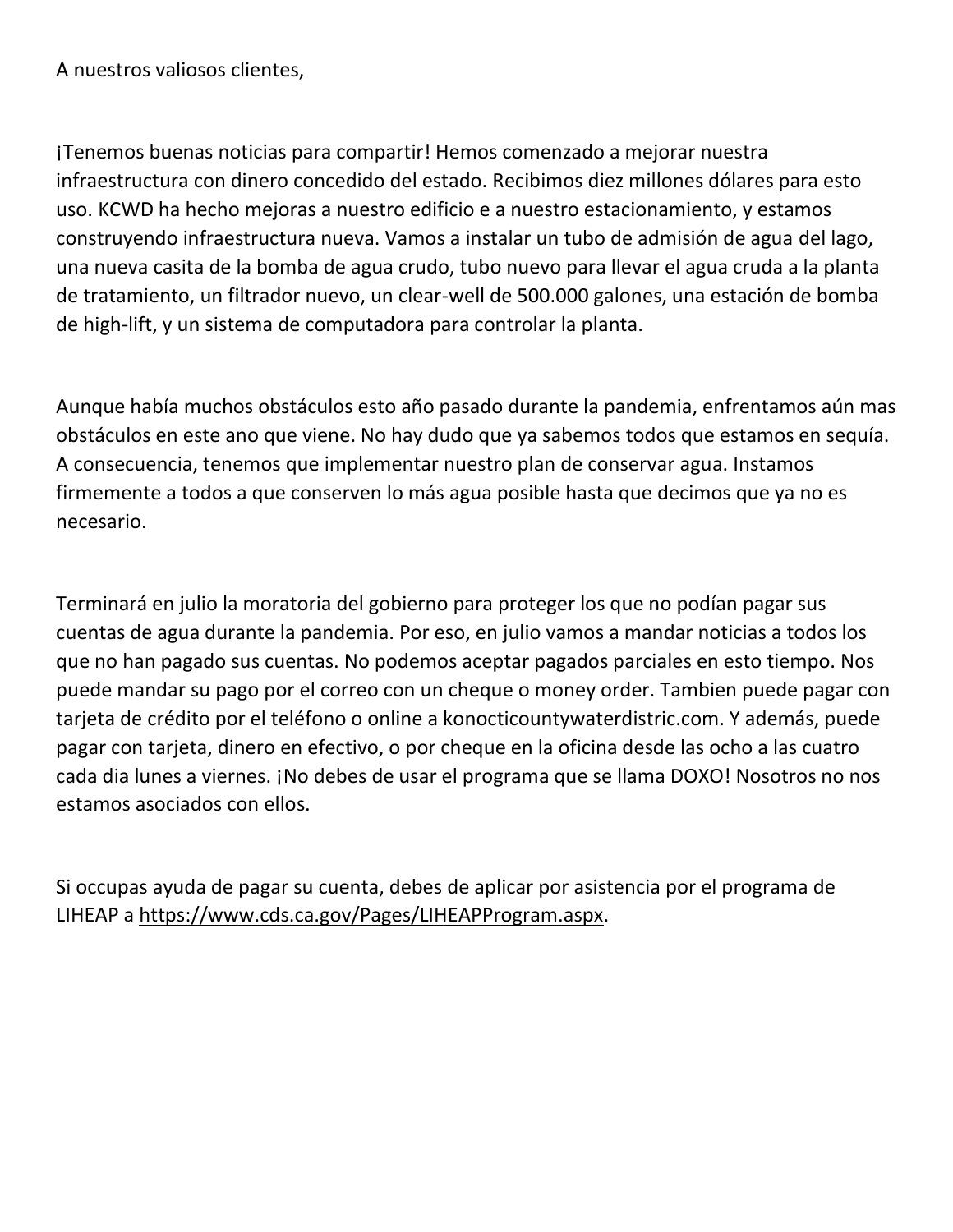

## WATER CONSERVATION NOTICE

This is a notice to all water customers and is effective immediately.

#### **We strongly urge all customers to conserve water until further notice.**

Critically low lake levels are threatening Clear Lake's ability to provide water for its many uses and weather experts are predicting dry conditions continuing into the next year. When the lake level is low and the weather is warm, the temperature of the lake increases. This creates ideal conditions for algal blooms which makes the water costly to treat and may result in drought surcharges to cover the additional cost of treatment.

Clear Lake is currently at its lowest level in the month of April since the 1976-77 drought. Consequently, we are activating the first level of our Water Conservation Plan which calls for a voluntary 20% reduction in the volume of water your household used this time last year

Voluntary conservation efforts now, can help us avoid a critical reduction in storage reserves which could require mandatory water rationing this summer unless we receive significant rainfall in the next few months which is very unlikely.

At this time, we request that you refrain from using water for irrigation/outdoor watering purposes, filling swimming pools, high pressure water cleaning applications, and washing vehicles. Do not allow water to run off in gutters or streets and repair any leaks as soon as possible.

Using water wisely helps protect your water system, especially during these periods of short supply. When you use water outdoors, use a spray nozzle which regulates flow and shuts off when not needed.

It is always important to conserve water and care should be taken to **prevent any unnecessary use**. Please consider installing low-flow devices on all of your in-home faucets and showers and installing low-flow/flush toilets. Water conservation is important and saves you money.

Please visit our website for the most up-to-date information as drought conditions develop. KonoctiCountyWaterDistrict.com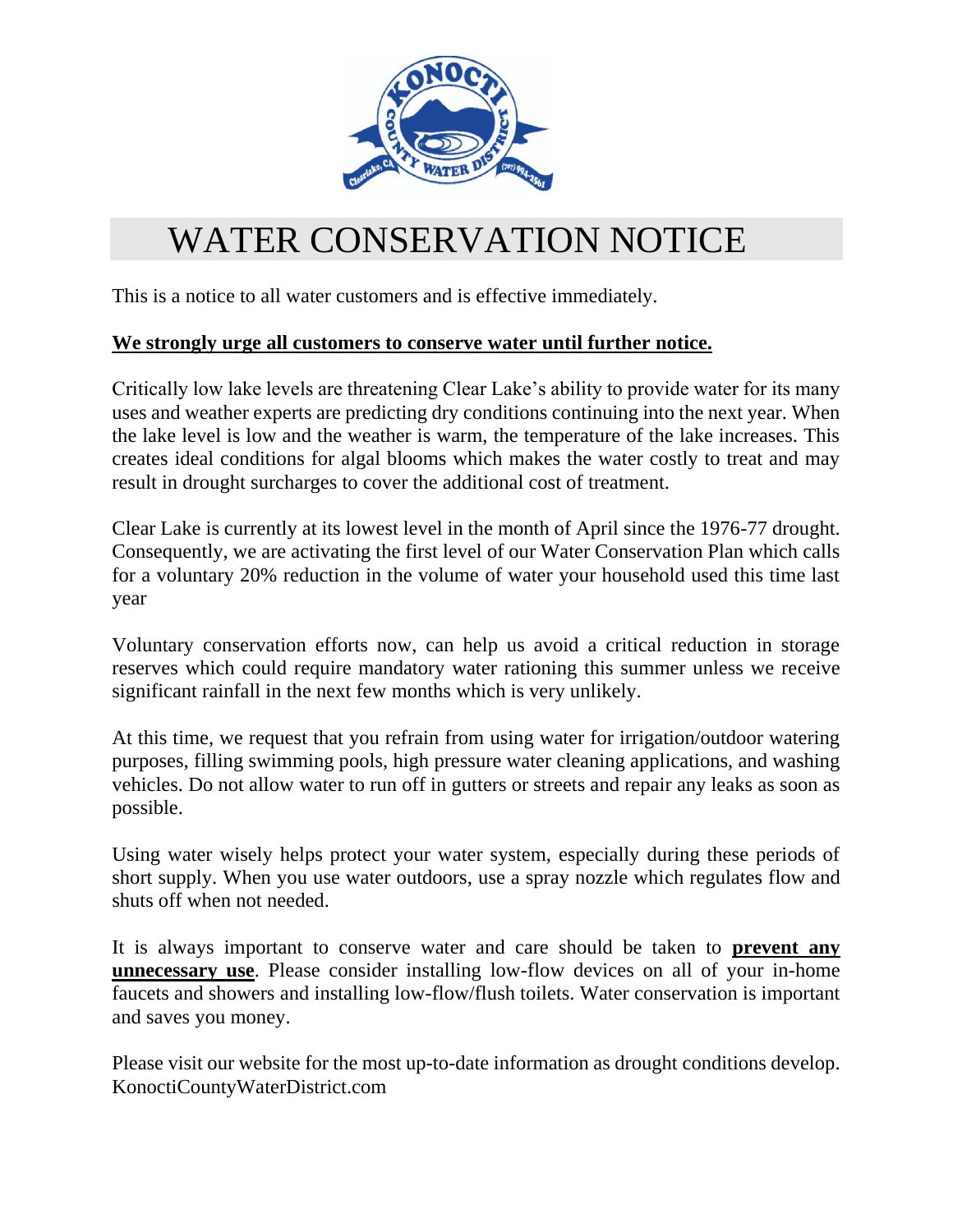

Orden de conservación de agua

Esta es una notificación a todos nuestros clientes y es efectivo inmediatamente.

Instamos firmemente a todos a que conserven lo más agua posible hasta que decimos que ya no es necesario.

Los expertos predicen que las condiciones secas van a durar hasta el próximo año. Cuando el nivel de Clear Lake está tan bajo que no puede suministrar toda el agua que queremos usar. Además, cuando el nivel está bajo en clima cálido, la temperatura del agua se aumenta bien rápido y el alga florecería. Cuando hay mucha alga es más difícil bombearlo y tratar.

El nivel de Clear Lake esta lo más bajo para el mes de abril desde la sequía de 1976- 77.

Conservación voluntaria hoy ayuda a mantenernos agua suficiente por el verano. Si no recibimos más lluvia pronto, vamos a tener que insistir en reducciones obligatorias. Probablemente, va a pasar esto.

En estos tiempos, le pedimos que no usen agua para regar el césped, ni para llenar o rellenar piscinas, ni limpiar a los carros o a las banquetas y otras cosas más de afuera. No deben de permitir el agua fluir por la calle. Debe de reparar las fugas de agua y los tubos quebrados y minimizar las perdidas.

Usar agua sabiamente ayuda proteger a su sistema de agua, especialmente durante tiempos secos. Cuando usas agua afuera, use una boquilla de rociar para evitar que el agua fluya entre lo que no necesites.

Siempre es importante a conservar el agua. Nunca debemos usar más que la necesaria. Consideré instalar dispositivos o los aparatos de bajo flujo. Es importante conservar el agua.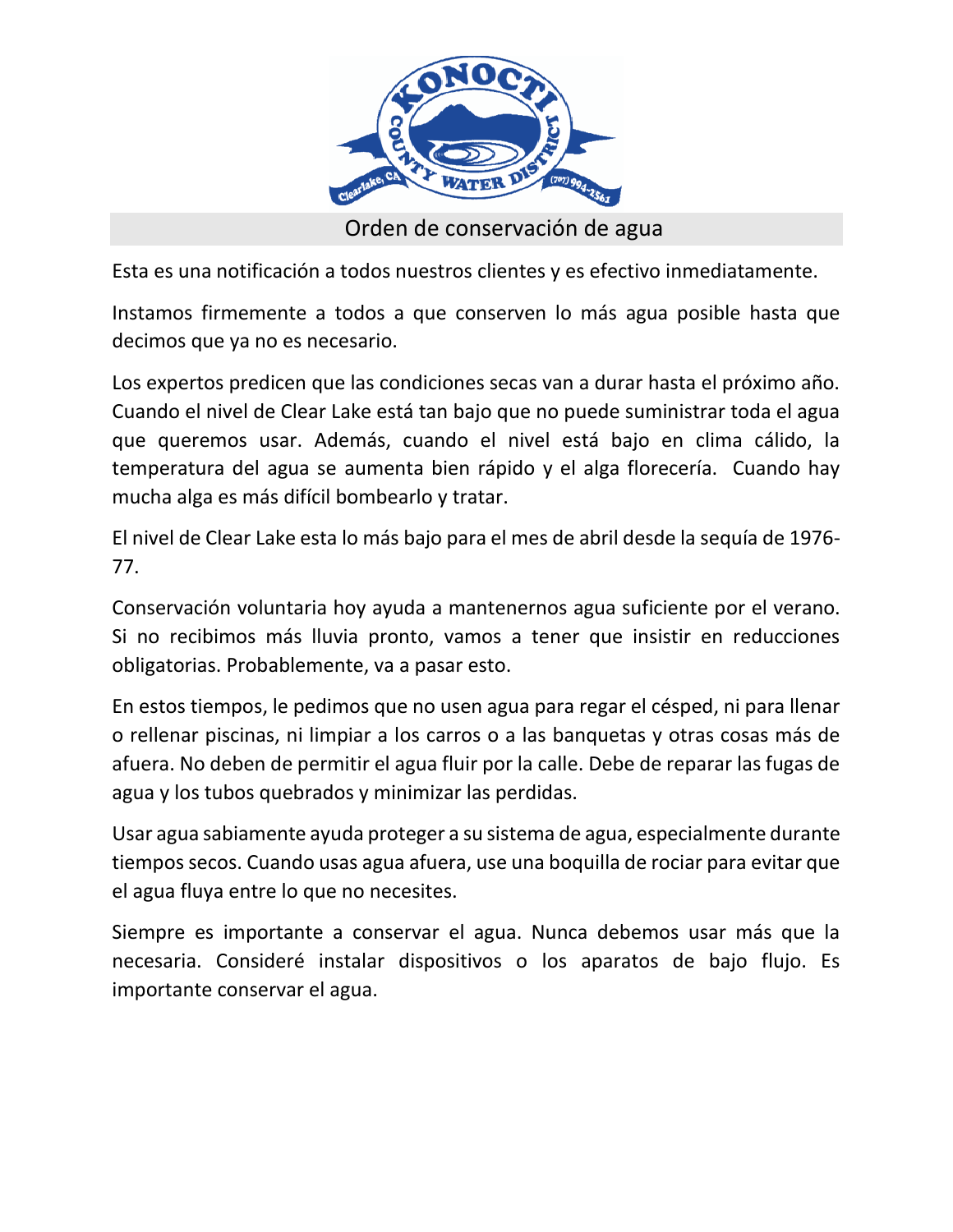# Level 1 Drought Response Lake elevation at or below +4 Rumsey

KCWD customers should:

a. Stop washing paved surfaces, including but not limited to sidewalks, driveways, parking lots, tennis courts, or patios, except when it is necessary to alleviate safety or sanitation hazards.

b. Stop water waste resulting from inefficient landscape irrigation, such as runoff, low head drainage, or overspray, etc. Similarly, stop water flows onto non-targeted areas, such as adjacent property, non-irrigated areas, hardscapes, roadways, or structures.

c. Irrigate residential and commercial landscape before 10 a.m. and after 6 p.m. only.

d. Use a hand-held hose equipped with a positive shut-off nozzle or bucket to water landscaped areas, including trees and shrubs located on residential and commercial properties that are not irrigated by a landscape irrigation system.

e. Irrigate nursery and commercial grower's products before 10 a.m. and after 6 p.m. only. Watering is permitted at any time with a hand-held hose equipped with a positive shut-off nozzle, a bucket, or when a drip/micro-irrigation system/equipment is used. Irrigation of nursery propagation beds is permitted at any time. Watering of livestock is permitted at any time.

f. Use re-circulated water to operate ornamental fountains.

g. Wash vehicles using a bucket and a hand-held hose with positive shut-off nozzle, mobile high pressure/low volume wash system, or at a commercial site that re-circulates (reclaims) water on-site. Avoid washing during hot conditions when additional water is required due to evaporation.

h. Serve and refill water in restaurants and other food service establishments only upon request.

i. Offer guests in hotels, motels, and other commercial lodging establishments the option of not laundering towels and linens daily.

j. Repair all water leaks within five (5) days of notification by the Konocti County Water District unless other arrangements are made with the General Manager.

k. Use recycled or non-potable water for construction purposes when available.